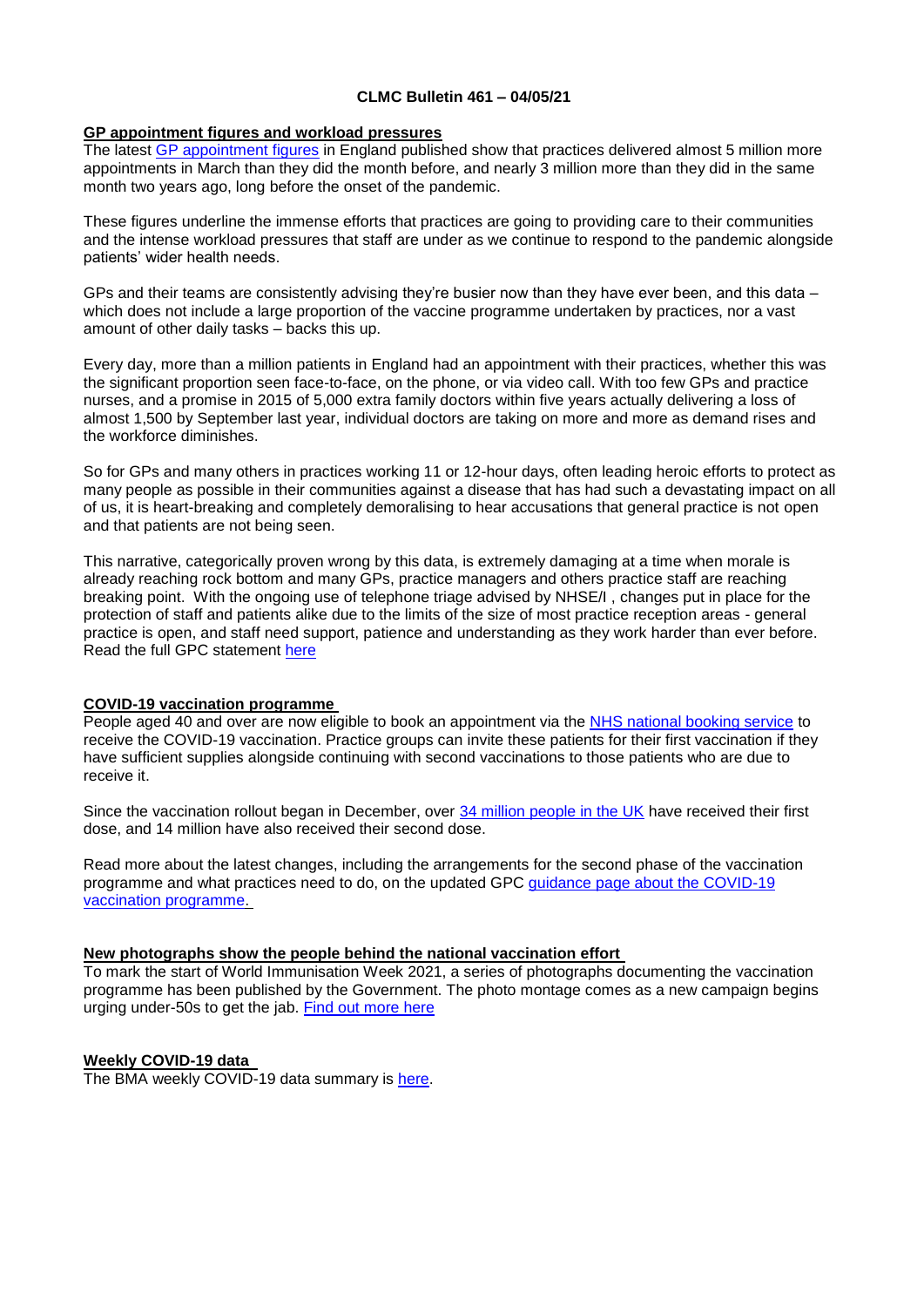#### **Racism in primary care report**

Humberside LMC published this [report](https://www.clevelandlmc.org.uk/website/IGP367/files/racidsm.pdf) following a survey in their area exploring the experience of racism in primary care. This is a challenging but important document and we are grateful for the LMC sharing it. The report is based on findings from a survey across all staff groups, and forms part of their wellbeing strategy. Further information can be obtained from Dr Zoe Norris, Wellbeing Lead for Humberside LMC, via [zoe.norris1@nhs.net](mailto:zoe.norris1@nhs.net)

#### **Sir Simon Stevens to stand down as NHS England chief executive**

NHSE/I have [announced](https://www.england.nhs.uk/2021/04/nhs-chief-sir-simon-stevens-to-stand-down-this-summer/) that Sir Simon Stevens is to stand down at the end of July as NHS England chief executive. GPC have worked with Sir Simon and his team over the 7 years he has spent in this role and as a result have secured the landmark 5 year contract agreement with its significant funding increase, and more recently enabled GP practices to play a leading role in the successful delivery of the COVID vaccination programme. He has been a strong advocate for the vital role of General Practice within the NHS and he is wished all the best for the future.

# **Domestic Abuse Bill receives Royal Assent**

The [Domestic Abuse Bill has received](https://www.gov.uk/government/news/more-support-for-domestic-abuse-victims-and-their-children-as-domestic-abuse-bill-receives-royal-assent) Royal Assent to become the Domestic Abuse Act. This means the provisions in the Bill will come into law over the coming months, and probably before the summer. The Bill contains a new measure which will prevent doctors from charging patients experiencing domestic abuse for letters to access legal aid. While BMA guidance has previously advised against charging for these letters, they continue to push for GPs to be removed from this legal aid process entirely – as they believe the current system disempowers victims and is unnecessary bureaucratic.

# **Serious Shortage Protocol for Estradot**

A [Serious Shortage Protocol \(SSP\) for Estradot®](https://www.nhsbsa.nhs.uk/pharmacies-gp-practices-and-appliance-contractors/serious-shortage-protocols-ssps) 75 microgram patches, has been introduced. The prescriber will need to decide whether it is reasonable and appropriate to substitute the patient's prescribed order for the active SSP. The patient would also have to agree to the alternative supply for that dispensing month. Read the guidance on endorsement, prescription charges, remuneration and reimbursement, and Q&As [here](https://www.nhsbsa.nhs.uk/sites/default/files/2021-04/SSP012%20Supporting%20endorsement%20guidance%20Estradot%2075mcg%20patches.pdf)

# **Extension to the shingles immunisation programme**

Individuals become eligible for routine vaccination against shingles when they reach age 70, and all those aged up to and including 79, are now eligible to receive the vaccine until they reach age 80.

Individuals who are eligible for the shingles vaccination programme who turned 80 years during the pandemic and missed the opportunity to be vaccinated can now be vaccinated until 31 July. There are no contractual changes to this programme, the offer of vaccination is opportunistic or if requested for the catch-up cohort. GPs will continue to be reimbursed via the standard item of service fee, which should be claimed manually.

# **Launch of framework for suppliers of digital services to general practice**

The new [Digital first online consultation and video consultation framework](https://www.england.nhs.uk/gp/digital-first-primary-care/procurement/) has been launched this week, which is intended to improve the standards of systems available for patients and practices. The new procurement framework means that PCNs working with commissioners can choose assured systems from a range of suppliers to better meet local needs.

The framework will allow products to be better tailored to user needs, including integrating online consultation systems with GP clinical systems and sending requests to other primary care services to reduce pressure on practices and navigate patients effectively.

#### **Appraisal 2020 survey**

NHS England and Improvement is conducting a survey on Appraisal 2020. If you've used the new, streamlined format, which was introduced following concerns about workload pressures and the impact on wellbeing during the pandemic, then your thoughts will be valuable to help develop the format and make appraisal more useful for all doctors. Everyone who has used the new format is encouraged to take part, especially if you're a Responsible Officer. To take part please email [lily.tomkins1@nhs.net](mailto:lily.tomkins1@nhs.net) who will share a survey link according to your designated body.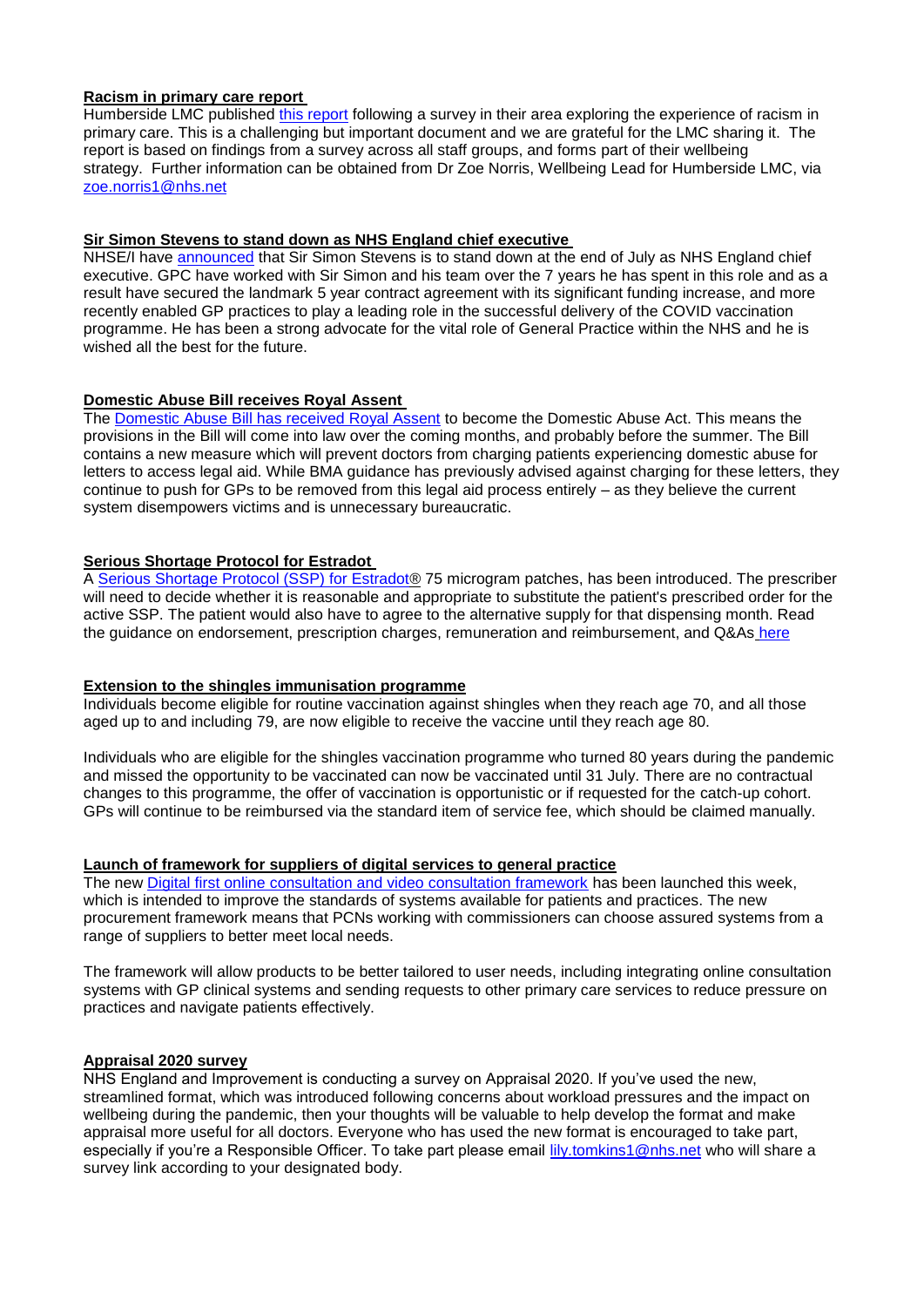# **Global health leaders back BMA call for urgent action as COVID crisis in India worsens**

The scenes we are witnessing in India, Brazil and other countries with rising cases of COVID-19 are deeply concerning and demonstrate how important it is to have a global approach to tackling the pandemic. Following the unanimous passing of an [emergency motion,](https://www.bma.org.uk/bma-media-centre/world-leaders-unanimously-back-bma-s-call-for-urgent-action-as-global-covid-19-crisis-worsens) proposed by BMA council chair Chaand Nagpaul at last week's virtual meeting of the World Medical Association in South Korea, the BMA has called on the UK Government to do more to support countries tackling a worsening COVID-19 crisis. Read the [letter to the](https://www.bma.org.uk/media/4044/bma-letter-to-pm-uk-support-for-countries-experiencing-worsening-covid-19-crisis.pdf)  [prime minister](https://www.bma.org.uk/media/4044/bma-letter-to-pm-uk-support-for-countries-experiencing-worsening-covid-19-crisis.pdf)

#### **Clare Wand Fund trustee elections**

Nominations are now open for three trustees to the [Claire Wand Fund](https://www.clairewand.org/) 2021-2024. Any registered medical practitioner who is, or has been, actively engaged in practice as a general medical practitioner in the UK under the NHS Acts is eligible for nomination by an LMC representative.

If you are interested in standing for election, please contact your LMC representative and complete the selfnomination process online via this [link.](https://protect-eu.mimecast.com/s/eHoKCnO11hlJjyf2kXSW?domain=elections.bma.org.uk) You will be asked to specify your nominating LMC representative during the online self-nomination process. We also ask that the nominating LMC representative confirms the candidates name via email to [elections@bma.org.uk.](mailto:elections@bma.org.uk) An LMC representative may make not more than one nomination. If you are unsure of your LMC representative please find the contact details of your LMC [here.](https://www.bma.org.uk/what-we-do/local-medical-committees)

To participate in these elections you must have a BMA web account, if you do not have one please click [here](https://www.bma.org.uk/what-we-do/committees/committee-information/committee-elections) to create one. Please follow the link to 'request a temporary non-member account' and email your temporary membership number to [elections@bma.org.uk.](mailto:elections@bma.org.uk) The deadline for nominations is 5pm Tuesday 11 May. To submit your nomination please visit [https://elections.bma.org.uk/](https://protect-eu.mimecast.com/s/eHoKCnO11hlJjyf2kXSW?domain=elections.bma.org.uk)

Voting for these positions is only open to LMC UK conference representatives and will conclude on 17 May.

#### **Mental health and wellbeing – looking after you and your practice team**

**GP appraisal leads and GP tutors offer of telephone support conversations** remain for any GP who feels they would like to talk through any aspect of their professional/personal life that has been affected by Covid. To organise a telephone support conversation, either with the appraisal lead or with a GP tutor, please contact the appraisal team, or email [di.jelley@nhs.net](mailto:di.jelley@nhs.net)

**Crisis Coaching & Mentoring:** [Coaching and mentoring sessions are available now](https://nhs.us5.list-manage.com/track/click?u=2bb00c8eecef5a74724810a2d&id=5697e08ec5&e=1f76f620d3) for all NHS and Health and Social Care leaders. Delivered by The Centre for Army Leadership and Meyler Campbell Coaching, these sessions are designed to support with the huge pressure on the ability of the NHS to deliver safe, high-quality care, sharpen focus on meeting the core needs of staff, ensuring wellbeing and sustained motivation to deal with this rapidly changing situation. The intervention will give leaders an understanding of crisis leadership that goes beyond what is necessary, and focused on engagement and motivation through Covid19. Further information and how to register [see link here](https://people.nhs.uk/support-for-leaders/coaching-and-mentoring-for-leaders/)

CLMC continue to [offer wellbeing services via](https://www.clevelandlmc.org.uk/page1.aspx?p=20&t=2) **Validium for ALL working in general practice** within Tees (including locums). We understand that a number of staff have accessed this confidential service and it has been well received.

The BMA's report on the [mental health and wellbeing of the medical workforce](https://www.bma.org.uk/advice-and-support/nhs-delivery-and-workforce/mental-health-of-doctors-and-medical-students/improving-the-mental-wellbeing-of-doctors-and-medical-students) which sets out ten recommendations to be addressed to protect staff during the pandemic and in the future. The BMA continues to offer **[wellbeing services](https://www.bma.org.uk/advice-and-support/your-wellbeing#wellbeing-support-services) and confidential 24/7 counselling and peer support** for all doctors and medical students, as well as their partners and dependents, on 0330 123 1245. For hard copies of the Wellbeing [poster,](https://www.bma.org.uk/media/2217/bma-wellbeing-covid-19-poster.pdf) please email [wellbeingsupport@bma.org.uk](mailto:wellbeingsupport@bma.org.uk)

There is also a wealth of NHSE provided [support available](https://people.nhs.uk/help/) to you and your team including a **wellbeing support helpline, a 24/7 text alternative, [peer to peer, team and personal resilience support,](https://people.nhs.uk/all-guides/) free mindfulness apps and the [#LookingAfterYouToo coaching offer.](https://people.nhs.uk/lookingafteryoutoo/)**

NHSEI have recently developed a [new communications toolkit](https://www.clevelandlmc.org.uk/website/IGP367/files/looking.pdf) and resources to help promote their offers to the workforce. The toolkit has an overview of each offer, including bulletin, email and social media copy, and links to some case studies and posters. You can also follow this link [Primary Care Coaching –](https://drive.google.com/file/d/1K6XIsYTDuQDLymBcUUcc0u7X0iQfd4kO/view?usp=sharing) Link to Assets to a range of resources, including social media assets, a video, PDF case studies and posters, website and email banners.